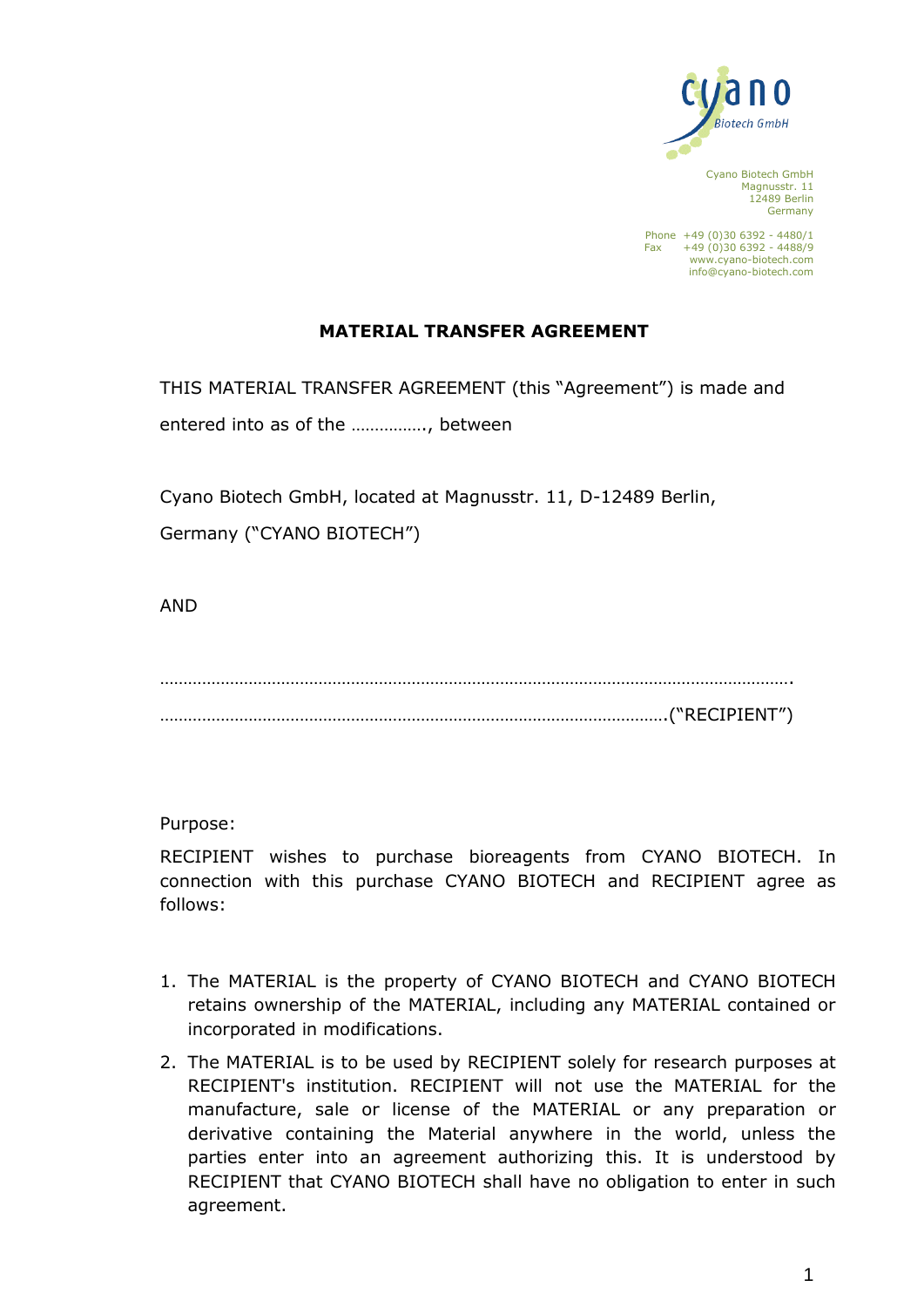

Cyano Biotech GmbH Magnusstr. 11 12489 Berlin Germany

Phone +49 (0)30 6392 - 4480/1 Fax  $+49(0)306392 - 4488/9$ [www.cyano-biotech.com](http://www.cyano-biotech.com/) info@cyano-biotech.com

- 3. The MATERIAL will not be used in preclinical and clinical trials involving human subjects without the written permission of CYANO BIOTECH.
- 4. The RECIPIENT's scientist agrees not to transfer the MATERIAL to anyone who does not work under his or her direct supervision at RECIPIENT's institution without the prior written consent of CYANO BIOTECH.
- 5. No rights are provided to RECIPIENT under any patents, patent applications, trade secrets or other proprietary rights of CYANO BIOTECH. In particular, no rights are provided to use the MATERIAL or modifications and any related patents of CYANO BIOTECH for profit making or commercial purposes, such as sale of the MATERIAL or modifications, use in manufacturing, provision of a service to a third party in exchange for consideration, or use in research or consulting for a for profit entity under which that entity obtains rights to research results.
- 6. If RECIPIENT desires to use the MATERIAL or modifications for such profitmaking or commercial purposes, RECIPIENT agrees, in advance of such use, to negotiate in good faith with CYANO BIOTECH to establish the terms of a commercial license. It is understood by RECIPIENT that CYANO BIOTECH shall have no obligation to grant such a license to RECIPIENT.
- 7. Any MATERIAL delivered pursuant to this Agreement is understood to be experimental in nature and may have hazardous properties. CYANO BIOTECH MAKES NO REPRESENTATIONS AND EXTENDS NO WARRANTIES OF ANY KIND, EITHER EXPRESS OR IMPLIED. THERE ARE NO EXPRESS OR IMPLIED WARRANTIES OF MERCHANTABILITY OR FITNESS FOR A PARTICULAR PURPOSE, OR THAT THE USE OF THE MATERIAL WILL NOT INFRINGE ANY PATENT, COPYRIGHT, TRADEMARK, OR OTHER PROPRIETARY RIGHTS.
- 8. Except to the extent prohibited by law, RECIPIENT assumes all liability for damages that may arise from its use, storage or disposal of the MATERIAL. CYANO BIOTECH will not be liable to RECIPIENT for any loss, claim or demand made by RECIPIENT, or made against RECIPIENT by any other party, due to or arising from the use of the MATERIAL by RECIPIENT, except when caused by the gross negligence or willful misconduct of CYANO BIOTECH.